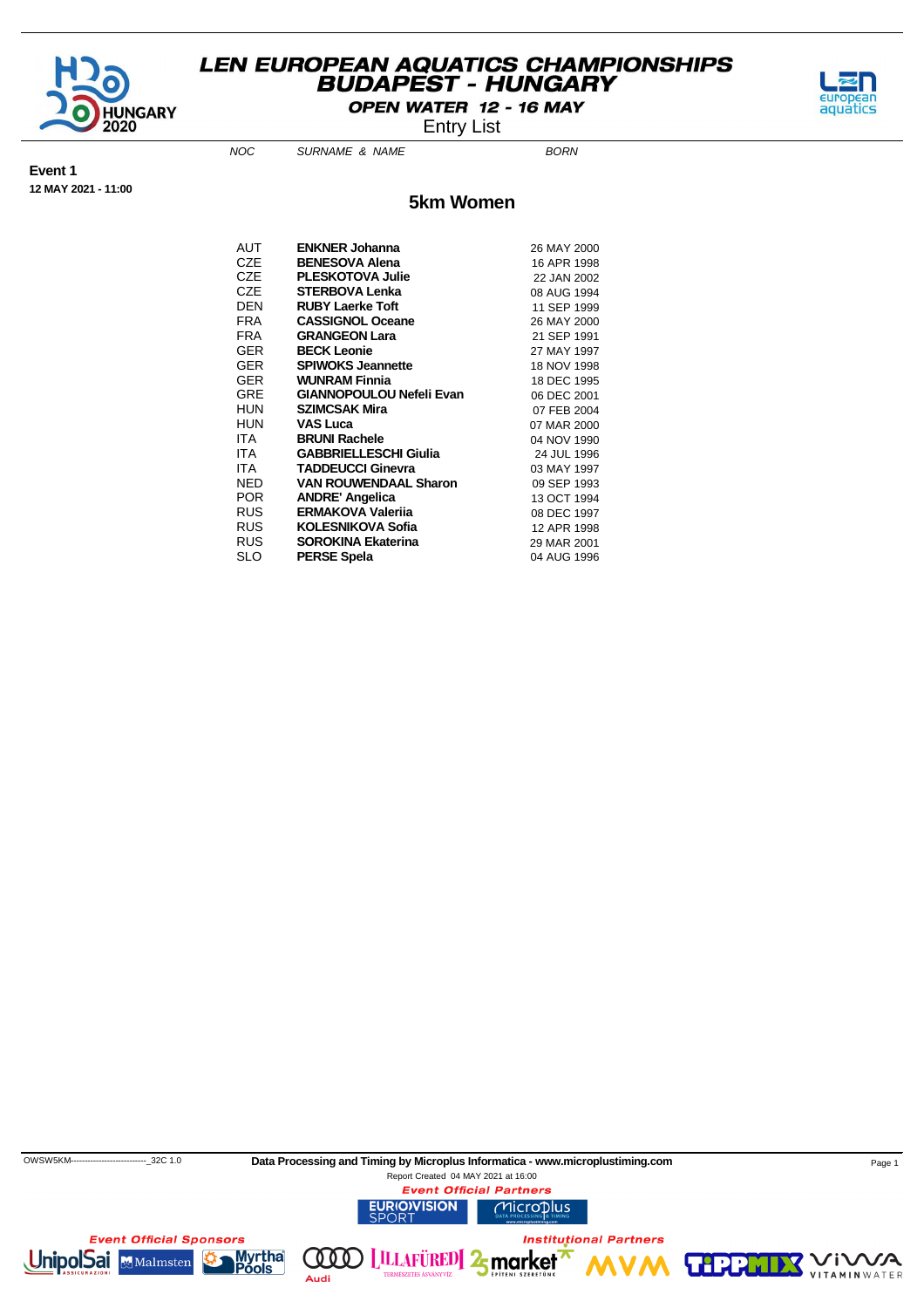

OPEN WATER 12 - 16 MAY

NOC SURNAME & NAME

Entry List



**12 MAY 2021 - 14:45**

**Event 2**

**5km Men**

| AUT        | <b>HERCOG Jan</b>               | 10 FEB 1998 |
|------------|---------------------------------|-------------|
| BEL.       | <b>VANHUYS Logan</b>            | 18 APR 1997 |
| CZE        | <b>INGEDULD Vit</b>             | 16 OCT 1994 |
| CZE        | <b>KOZUBEK Matej</b>            | 11 MAY 1996 |
| CZE        | <b>STRAKA Martin</b>            | 12 NOV 2000 |
| ESP        | <b>PUJOL BELMONTE Guillem</b>   | 13 FEB 1997 |
| EST        | <b>PAAVO Sander</b>             | 27 AUG 1998 |
| <b>FRA</b> | <b>FONTAINE Logan</b>           | 25 MAR 1999 |
| FRA        | <b>OLIVIER Marc-Antoine</b>     | 18 JUN 1996 |
| FRA        | <b>WALLART Jules</b>            | 13 NOV 2002 |
| GER        | <b>MUFFELS Rob</b>              | 08 DEC 1994 |
| GER        | <b>STRAUB Ruwen</b>             | 08 DEC 1993 |
| GER        | <b>WELLBROCK Florian</b>        | 19 AUG 1997 |
| GRE        | <b>KYNIGAKIS Athanasios Cha</b> | 21 AUG 1998 |
| HUN        | <b>BETLEHEM David</b>           | 04 SEP 2003 |
| HUN        | <b>RASOVSZKY Kristof</b>        | 27 MAR 1997 |
| HUN        | <b>SZEKELYI Daniel</b>          | 26 JUN 1995 |
| ITA        | <b>GUIDI Marcello</b>           | 06 MAY 1997 |
| ITA        | <b>PALTRINIERI Gregorio</b>     | 05 SEP 1994 |
| ITA        | <b>VERANI Dario</b>             | 01 JAN 1995 |
| RUS        | <b>ABROSIMOV Kirill</b>         | 22 NOV 1991 |
| <b>RUS</b> | <b>ADEEV Denis</b>              | 14 DEC 1997 |
| RUS        | <b>BELYAEV Kirill</b>           | 27 AUG 1997 |
| SRB        | <b>FARKAS Tamas</b>             | 18 OCT 1995 |
| SUI        | <b>SCHREIBER Christian</b>      | 13 JUN 2002 |
| SVK        | <b>PECIAR Tomas</b>             | 22 AUG 2002 |

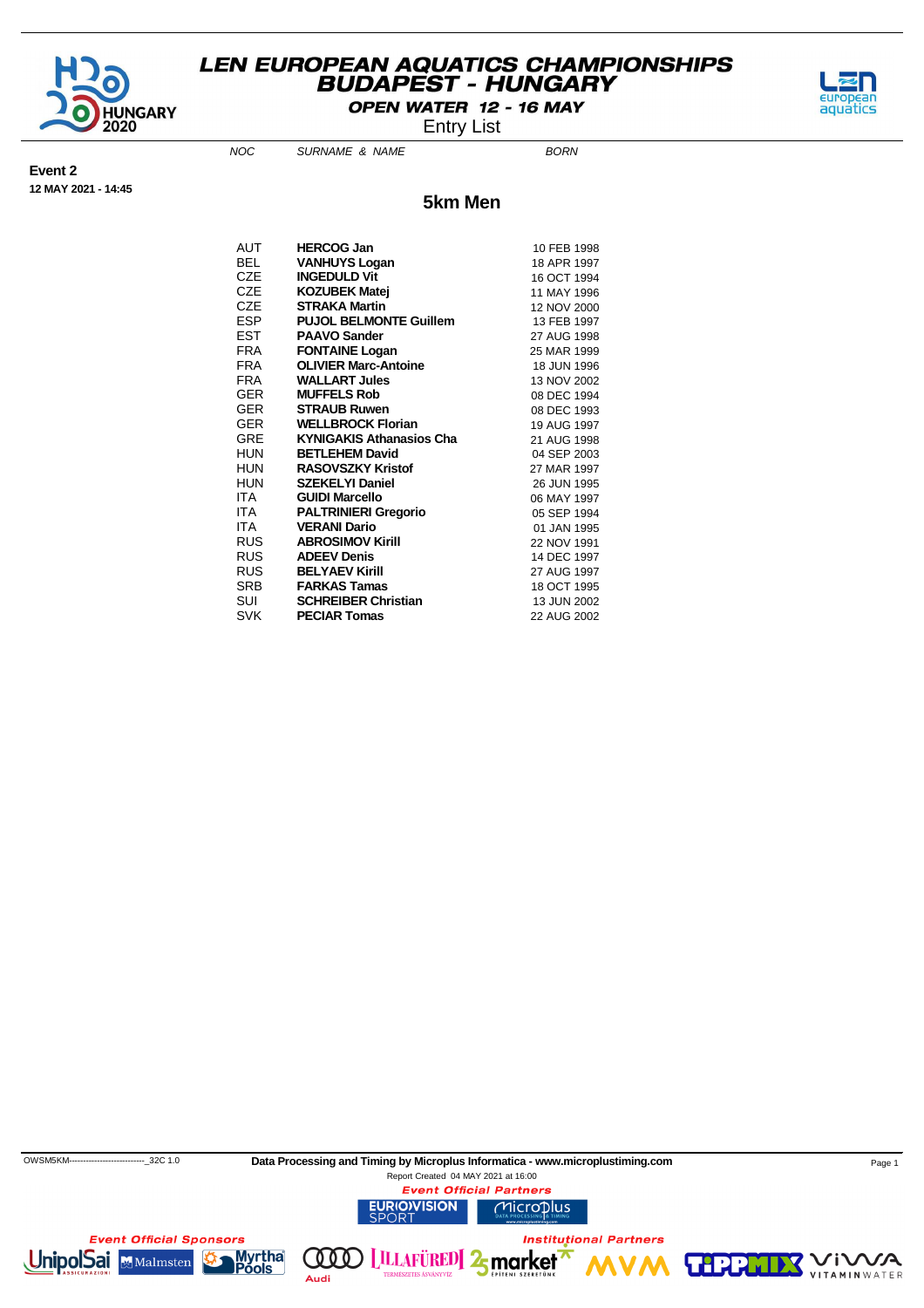

OPEN WATER 12 - 16 MAY

NOC SURNAME & NAME

Entry List



**Event 3**

**13 MAY 2021 - 10:00**

**10km Women**

| AUT        | <b>ENKNER Johanna</b>           | 26 MAY 2000 |
|------------|---------------------------------|-------------|
| CZE        | <b>BENESOVA Alena</b>           | 16 APR 1998 |
| CZE        | <b>PLESKOTOVA Julie</b>         | 22 JAN 2002 |
| CZE        | <b>STERBOVA Lenka</b>           | 08 AUG 1994 |
| DEN        | <b>RUBY Laerke Toft</b>         | 11 SEP 1999 |
| ESP        | <b>RUIZ BRAVO Paula</b>         | 16 FEB 1999 |
| FRA        | <b>CASSIGNOL Oceane</b>         | 26 MAY 2000 |
| FRA        | <b>GRANGEON Lara</b>            | 21 SEP 1991 |
| GBR        | <b>CLARKE Emily</b>             | 27 DEC 1997 |
| GER        | <b>BECK Leonie</b>              | 27 MAY 1997 |
| GER        | <b>BOY Lea</b>                  | 24 JAN 2000 |
| GER        | <b>WUNRAM Finnia</b>            | 18 DEC 1995 |
| GRE        | <b>GIANNOPOULOU Nefeli Evan</b> | 06 DEC 2001 |
| HUN        | <b>OLASZ Anna</b>               | 19 SEP 1993 |
| HUN        | <b>ROHACS Reka</b>              | 28 MAY 2000 |
| HUN        | <b>SOMENEK ONON Kata</b>        | 30 SEP 1997 |
| ISR        | <b>FABIAN Eva Mariel</b>        | 03 AUG 1993 |
| ITA        | <b>BRUNI Rachele</b>            | 04 NOV 1990 |
| ITA -      | <b>GABBRIELLESCHI Giulia</b>    | 24 JUL 1996 |
| ITA        | <b>TADDEUCCI Ginevra</b>        | 03 MAY 1997 |
| NED        | <b>VAN ROUWENDAAL Sharon</b>    | 09 SEP 1993 |
| POR        | <b>ANDRE' Angelica</b>          | 13 OCT 1994 |
| RUS        | <b>ERMAKOVA Valerija</b>        | 08 DEC 1997 |
| <b>RUS</b> | <b>KIRPICHNIKOVA Anastasia</b>  | 24 JUN 2000 |
| RUS        | <b>SOROKINA Ekaterina</b>       | 29 MAR 2001 |
| SLO        | <b>PERSE Spela</b>              | 04 AUG 1996 |
| UKR        | <b>PANCHISHKO Krystyna</b>      | 03 JUN 1998 |

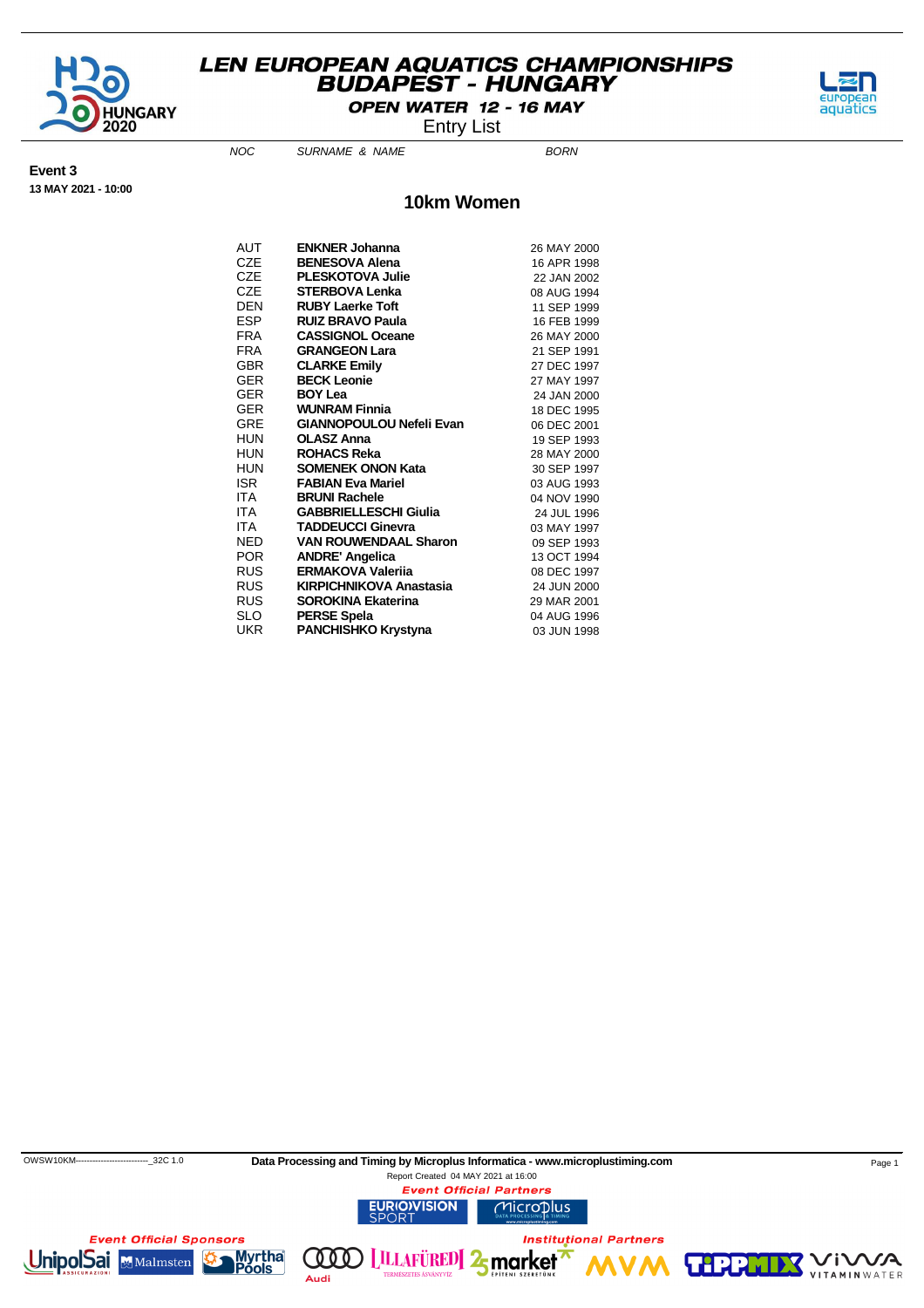

OPEN WATER 12 - 16 MAY

Entry List

aquatics

**VITAMIN** WATER

**Event 4 13 MAY 2021 - 14:00**

NOC SURNAME & NAME

# **10km Men**

| AUT        | <b>HERCOG Jan</b>               | 10 FEB 1998 |
|------------|---------------------------------|-------------|
| BEL        | <b>VANHUYS Logan</b>            | 18 APR 1997 |
| CZE        | <b>INGEDULD Vit</b>             | 16 OCT 1994 |
| CZE        | <b>KOZUBEK Matej</b>            | 11 MAY 1996 |
| CZE        | <b>STRAKA Martin</b>            | 12 NOV 2000 |
| ESP        | <b>MARTINEZ MURCIA Alberto</b>  | 27 AUG 1998 |
| <b>FRA</b> | <b>FONTAINE Logan</b>           | 25 MAR 1999 |
| <b>FRA</b> | <b>OLIVIER Marc-Antoine</b>     | 18 JUN 1996 |
| <b>FRA</b> | <b>REYMOND Axel</b>             | 13 FEB 1994 |
| GBR        | <b>PARDOE Hector</b>            | 29 MAR 2001 |
| GBR        | <b>ROBINSON Tobias</b>          | 22 AUG 1996 |
| GER        | <b>KLEMET Oliver</b>            | 13 MAR 2002 |
| GER        | <b>MUFFELS Rob</b>              | 08 DEC 1994 |
| GER        | <b>WELLBROCK Florian</b>        | 19 AUG 1997 |
| GRE        | <b>KYNIGAKIS Athanasios Cha</b> | 21 AUG 1998 |
| HUN        | <b>GALICZ Peter</b>             | 25 JUN 2000 |
| HUN        | <b>RASOVSZKY Kristof</b>        | 27 MAR 1997 |
| HUN        | <b>SZEKELYI Daniel</b>          | 26 JUN 1995 |
| <b>ISR</b> | <b>AHDUT Yonatan</b>            | 14 OCT 2003 |
| ISR.       | <b>GAL Ido</b>                  | 07 DEC 2000 |
| <b>ISR</b> | <b>RODITI Matan</b>             | 06 OCT 1998 |
| ITA        | <b>ACERENZA Domenico</b>        | 19 JAN 1995 |
| ITA        | <b>PALTRINIERI Gregorio</b>     | 05 SEP 1994 |
| ITA        | <b>SANZULLO Mario</b>           | 05 JUN 1993 |
| KOS        | <b>KRASNIQI Arti</b>            | 21 AUG 1999 |
| MKD        | <b>POP ACEV Evgenij</b>         | 15 MAY 1988 |
| NED        | <b>BOTTELIER Lars</b>           | 04 MAR 1997 |
| NED        | <b>WEERTMAN Ferry</b>           | 27 JUN 1992 |
| ROU        | <b>PETRE Bogdan-Mihai</b>       | 15 JAN 1997 |
| RUS        | <b>ABROSIMOV Kirill</b>         | 22 NOV 1991 |
| RUS        | <b>DRATTCEV Evgenii</b>         | 24 JAN 1983 |
| RUS        | <b>SADYKOV Ruslan</b>           | 28 JAN 2002 |
| SRB        | <b>FARKAS Tamas</b>             | 18 OCT 1995 |
| SVK        | <b>PECIAR Tomas</b>             | 22 AUG 2002 |
| UKR        | <b>CHERVYNSKIY laor</b>         | 16 DEC 1981 |

 OWSM10KM--------------------------\_32C 1.0 **Data Processing and Timing by Microplus Informatica - www.microplustiming.com** Page 1 Report Created 04 MAY 2021 at 16:00**Event Official Partners URIO)VISION** Microplus **Event Official Sponsors Institutional Partners** Myrtha<sup>®</sup><br>Pools **UnipolSai MMalmsten LILLAFÜRED** 2 market **VM**  $(100)$ **MWA TIPP** 

Audi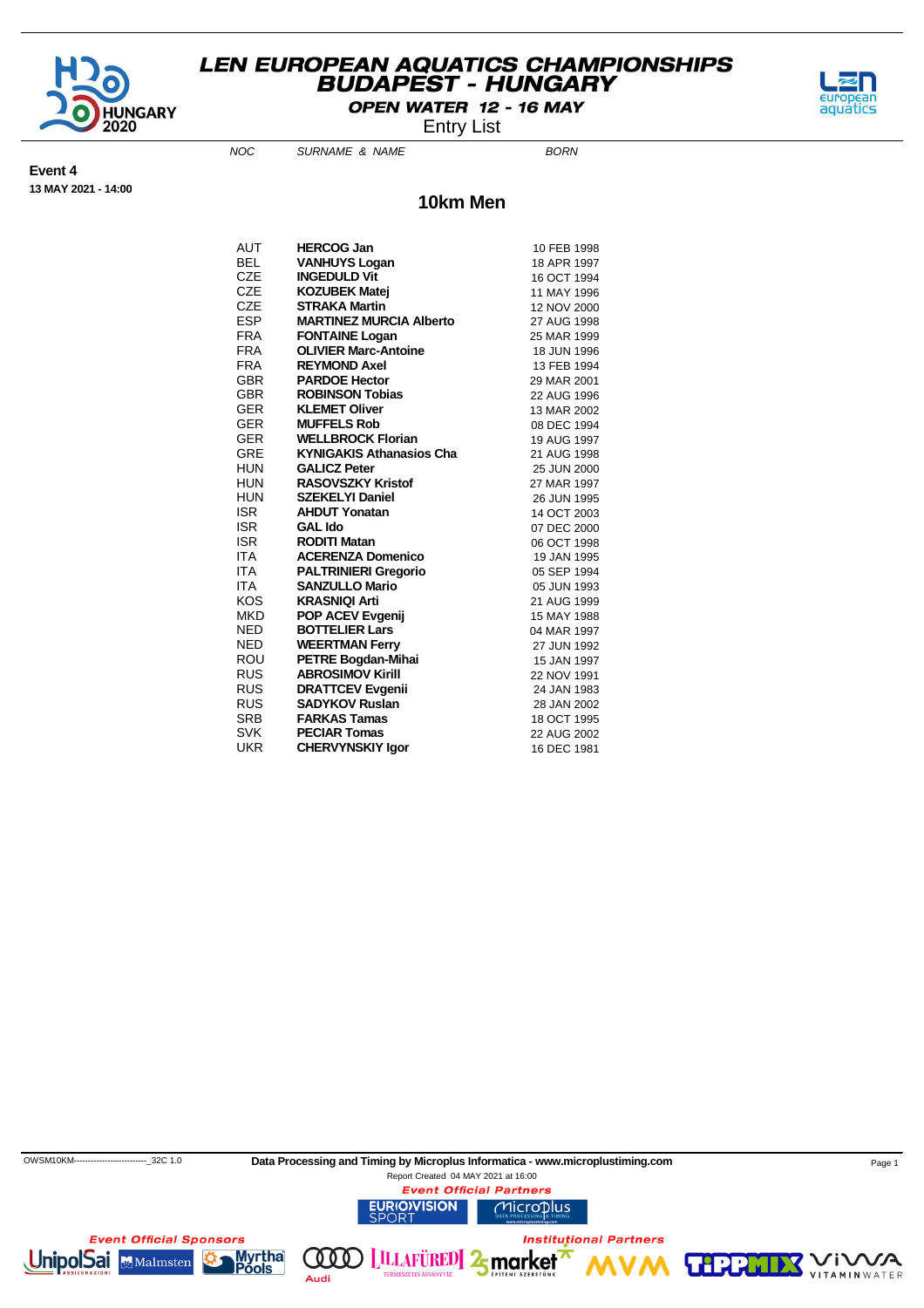

# OPEN WATER 12 - 16 MAY Entry List

TEAM BIB SURNAME & NAME

aquatics

**Event 5 15 MAY 2021 - 14:30**

**5km Team Event**

| <b>CZE - CZECH REPUBLIC</b> |                              |    |             |
|-----------------------------|------------------------------|----|-------------|
|                             | <b>BENESOVA Alena</b>        | F. | 16 APR 1998 |
|                             | <b>INGEDULD Vit</b>          | м  | 16 OCT 1994 |
|                             | PLESKOTOVA Julie             | F. | 22 JAN 2002 |
|                             | <b>STRAKA Martin</b>         | м  | 12 NOV 2000 |
| FRA - FRANCE                |                              |    |             |
|                             | <b>CASSIGNOL Oceane</b>      | F  | 26 MAY 2000 |
|                             | <b>FONTAINE Logan</b>        | м  | 25 MAR 1999 |
|                             | <b>GRANGEON Lara</b>         | F. | 21 SEP 1991 |
|                             | <b>OLIVIER Marc-Antoine</b>  | м  | 18 JUN 1996 |
| <b>GER - GERMANY</b>        |                              |    |             |
|                             | <b>BECK Leonie</b>           | F  | 27 MAY 1997 |
|                             | <b>BOY Lea</b>               | F. | 24 JAN 2000 |
|                             | <b>MUFFELS Rob</b>           | м  | 08 DEC 1994 |
|                             | <b>WELLBROCK Florian</b>     | м  | 19 AUG 1997 |
| HUN - HUNGARY               |                              |    |             |
|                             | <b>BETLEHEM David</b>        | м  | 04 SEP 2003 |
|                             | OLASZ Anna                   | F  | 19 SEP 1993 |
|                             | RASOVSZKY Kristof            | м  | 27 MAR 1997 |
|                             | <b>ROHACS Reka</b>           | F  | 28 MAY 2000 |
| <b>ITA - ITALY</b>          |                              |    |             |
|                             | <b>ACERENZA Domenico</b>     | м  | 19 JAN 1995 |
|                             | <b>BRUNI Rachele</b>         | F. | 04 NOV 1990 |
|                             | <b>GABBRIELLESCHI Giulia</b> | F. | 24 JUL 1996 |
|                             | <b>PALTRINIERI Gregorio</b>  | м  | 05 SEP 1994 |
| <b>RUS - RUSSIA</b>         |                              |    |             |
|                             | <b>ABROSIMOV Kirill</b>      | м  | 22 NOV 1991 |
|                             | <b>BELYAEV Kirill</b>        | м  | 27 AUG 1997 |
|                             | <b>ERMAKOVA Valerija</b>     | F. | 08 DEC 1997 |
|                             | SOROKINA Ekaterina           | F  | 29 MAR 2001 |

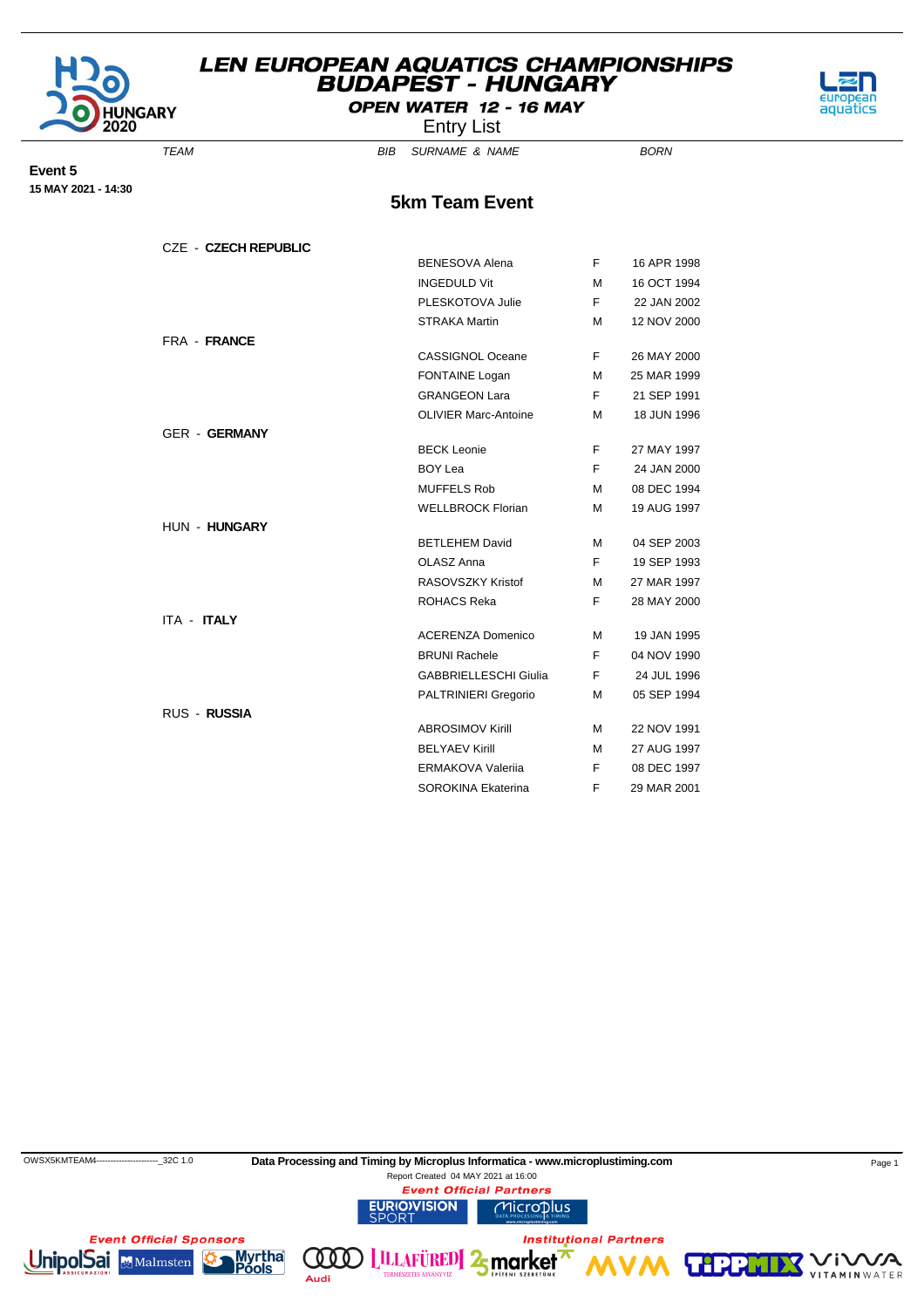

OPEN WATER 12 - 16 MAY

Entry List



**Event 6 16 MAY 2021 - 9:30** NOC SURNAME & NAME

**25 Km**

#### **MEN**

| CZE  | <b>KOZUBEK Matej</b>       | 11 MAY 1996 |
|------|----------------------------|-------------|
| CZE  | <b>STRAKA Martin</b>       | 12 NOV 2000 |
| FRA  | <b>REYMOND Axel</b>        | 13 FEB 1994 |
| FRA  | <b>WALLART Jules</b>       | 13 NOV 2002 |
| GER  | <b>FRACH Niklas</b>        | 06 FEB 1998 |
| GER  | <b>WASCHBURGER Andreas</b> | 06 JAN 1987 |
| HUN  | <b>GALICZ Peter</b>        | 25 JUN 2000 |
| HUN  | <b>HUSZTI David</b>        | 30 SEP 2000 |
| ITA. | <b>FURLAN Matteo</b>       | 29 MAY 1989 |
| ITA  | <b>OCCHIPINTI Alessio</b>  | 26 MAR 1996 |
| ITA  | <b>RUFFINI Simone</b>      | 07 DEC 1989 |
| MKD  | <b>POP ACEV Evgenij</b>    | 15 MAY 1988 |
| NED  | <b>BOTTELIER Lars</b>      | 04 MAR 1997 |
| RUS  | <b>ABROSIMOV Kirill</b>    | 22 NOV 1991 |
| RUS. | <b>DRATTCEV Evgenii</b>    | 24 JAN 1983 |
| RUS  | <b>SADYKOV Ruslan</b>      | 28 JAN 2002 |